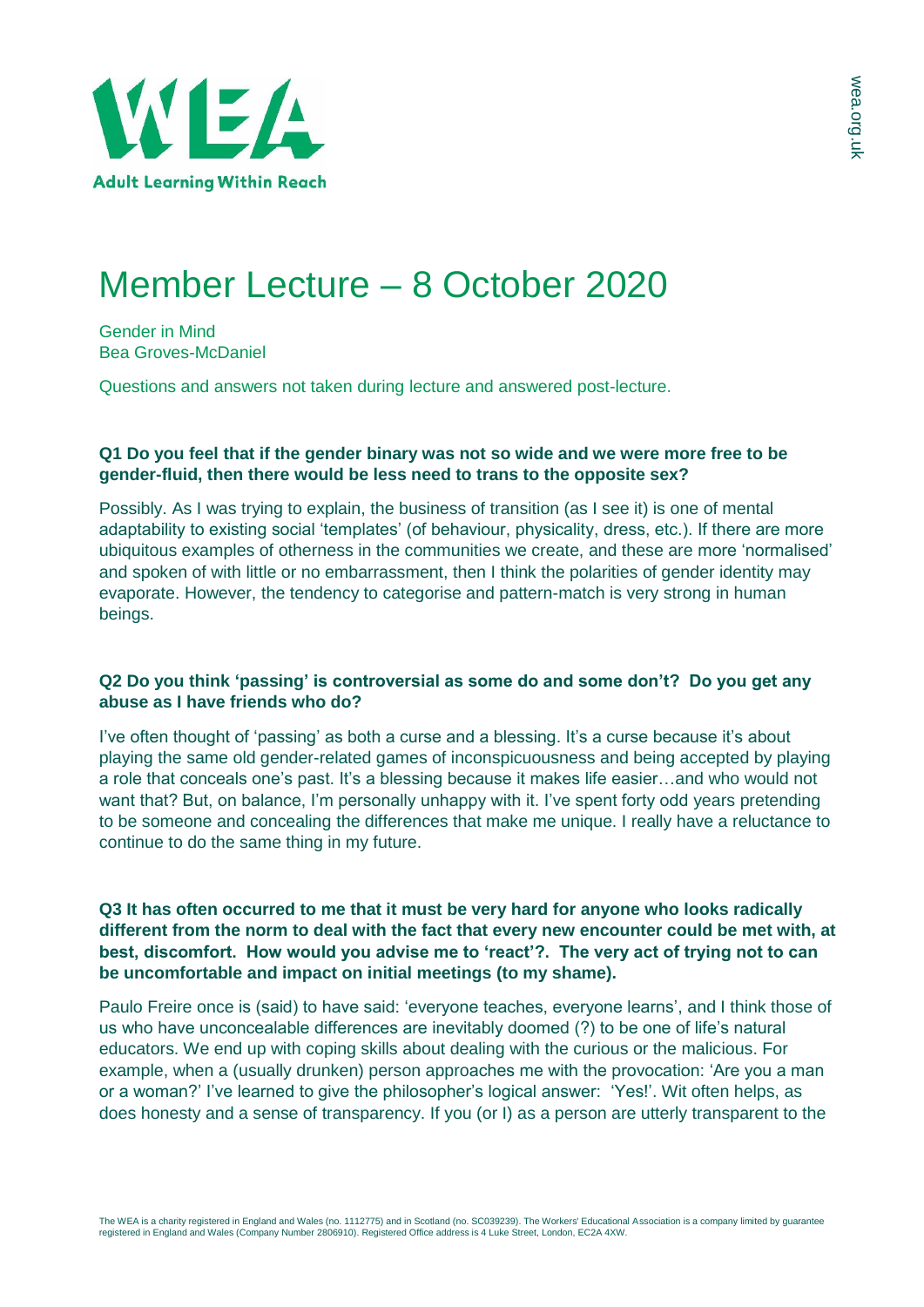

world, then in effect there is no leverage that the hostile can use to dent one's authenticity. Does that help at all?

## **Q4 Where did you find the strength to be who you wanted to be? What was the hardest and also the easiest part of changing for you?**

Strength, I find, comes from necessity. You deal with what happens to you as best you can, and either survive or go under. I also met people who were essential to my mental survival: the faith of my late partner, my Mum, my WEA colleagues, my counselor, and the mentors I had during my teaching career. Being a teacher has helped too. I became my own best resource. The worst bits have been losing friends and family who shunned me. I felt (and still do feel) dreadfully betrayed, much though I try to rationalise why people do what they do. Understanding human psychology helps, but it does not adequately console. The easiest bit was the physical change. I reacted well to hormone treatment, had the luck of having a good figure, and feet small enough for nice shoes!

## **Q5 Do you consider gender a societal construct? Has this construct changed in this millennium?**

Gender is socially constructed and related to basic bodily categories (very wide ones, as it happens) that create the roots of social communicative signally and recognition. To be a woman **does** entail bodily function, but it is the socio-cultural attitudes to those functions that create the various images of 'Woman' that have so engaged the popular mind down through the millennia. We need our categories; they give is safety and a way of creating personal stability in a chaotic universe. Nevertheless, rigid adherence to those categories (essentialism) is as much a curse of progress as would be the abandonment of them altogether. It seems to me that we need a metaanalysis of our own fears in order to open up the possibility of gender variance as a clearer route to social equity. Has the construct changed? Yes, and it is changing, much to the annoyance of some who fear change. (Sorry for the academic lecture! I am an old-time philosopher and love my verbiage!)

#### **Q6 How did you family react when you came out?**

My mother was a bit surprised, but not too much. She was an old lady by then, and had 'seen it all' I think, and was more than a little relieved that she had a name for what had been 'wrong' with me all those years. She eventually got used to calling me 'Bea', after a bit of a verbal struggle. My Swiss relatives were fab. Very accepting from the get-go. Stereo typically, I have a feeling the Swiss have a naturally stern approach to social variance as they are a nation which has learned to live with national differences. But my sister just couldn't deal with my change, and refused to discuss it; she hasn't spoken to me since 2009. I write to her with news every so often, and keep the door open. But, it looks like I'm going to stay persona non grata.

The WEA is a charity registered in England and Wales (no. 1112775) and in Scotland (no. SC039239). The Workers' Educational Association is a company limited by guarantee<br>registered in England and Wales (Company Number 2806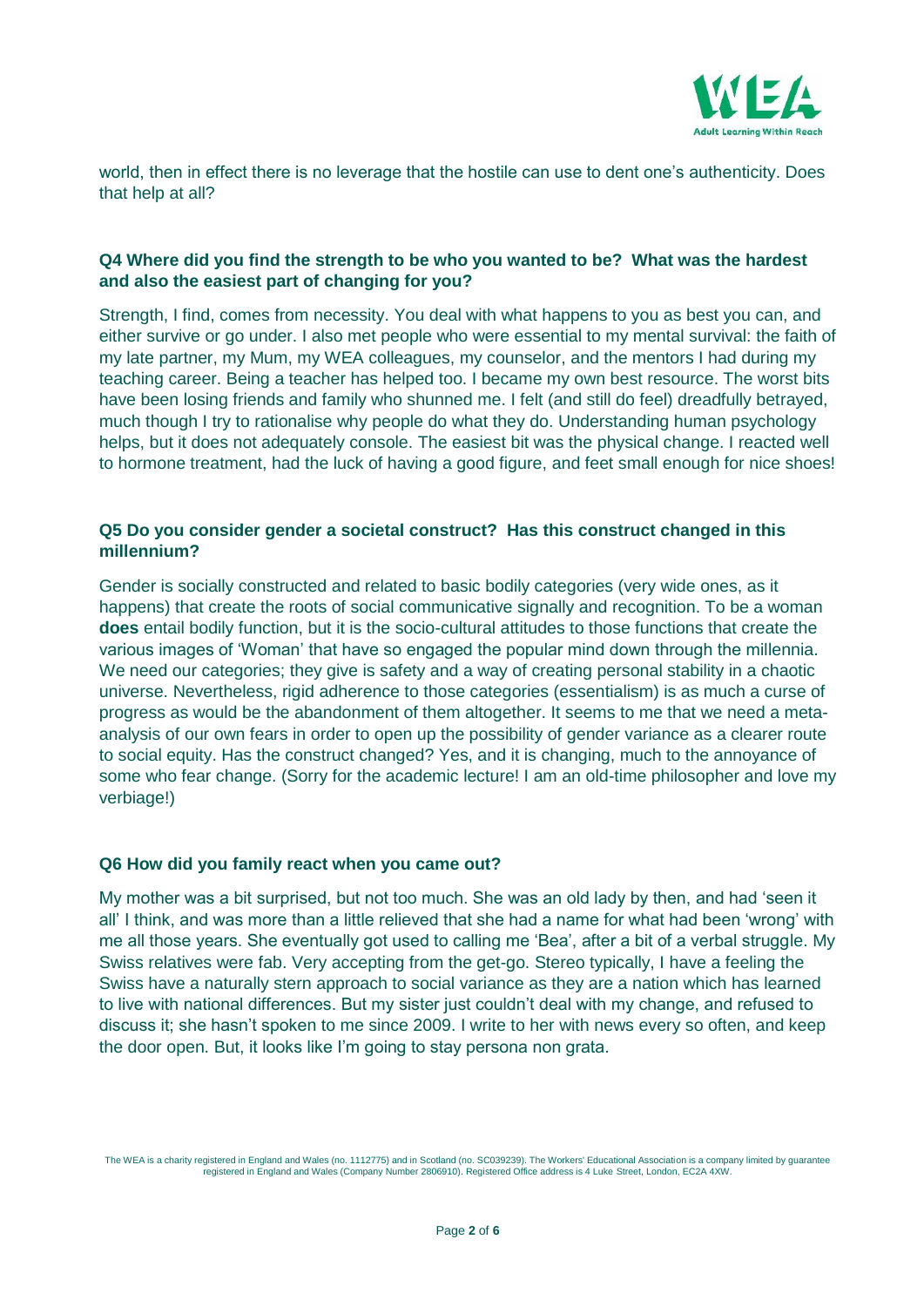

## **Q7 Do you prefer to be referred to as a transgender person or simply as a woman? What personal pronoun do you prefer to use?**

I adapt to the local conditions. Much like the way in which one can be Geordie, English, or British (or European?) by turns. I refer to myself as a woman in the majority of contexts. But I am a transwoman when it proves easier for others to understand. I always use the she/her pronouns, mainly out of convenience and because I feel that my struggle for identity means I have somehow 'earned' them. Wittgenstein once said that 'in the vast majority of instances, the meaning of a word is its use'… and I strongly feel that the dialectical struggle of identity in present day society lies in the verbal battlefields of usage. (that may seem a little strong: I'm extemporizing here, so forgive the Hegelian references).

#### **Q8 I am mis-gendered sometimes and I fluctuate between thinking it's their mistake to assume and safer/easier to let it go, and wanting to not be silenced and that people need to learn. How important is it to speak out?**

Very! I have a 'three strike rule'. They get to mis-gender me once and I say nothing. If they do it twice they get a verbal warning. Do it a third time, and then I know it's a deliberate verbal attack and they get my usual lecture about the Equality Act 2010 on the issue of harassment, with all the nasty legal consequences for offenders. It usually works. I don't believe in fighting every single verbal war, as it gets too tiring after a while, but I don't put up with persistent nuisances. The reason: not just to defend my integrity, but to pass the message on that trans' people have a sense of pride in who they are, and we have a collective sense of common defence. Much as one finds in the black, Jewish, Muslim, etc. communities. What's more, rights being indivisible, the defence of one's rights also defends EVERYONE's rights, everywhere. Hope that helps.

## **Q9 What do you think about the general aggression that seems to be aimed at people such as JK Rowling and Germaine Greer who question the authenticity of trans people? Also the notion of trans women hijacking women's rights?**

The irony is that no transgender woman started the conflict. No one that I know ever had a great deal of an opinion on women's rights other than they were a very good thing because they defend people like me too (rights being indivisible). The question arises as to why the conflict arose right **now** and not years ago, as trans' women have always been present in the wider community. I also checked by re-reading Germaine's work: she was a supporter of the de Beauvoir 'constructivist' concept of gender when she wrote The Female Eunuch (I can quote chapter and verse if you like), but seems to have become particularly (viciously) hostile since… and predicated her politics on a radical essentialism which is at odds with her previous views. She also is at odds with Eva Figes, Judith Butler, Donna Haraway, and other notable feminists…the list is a substantial one.

So what went wrong? Well, it was the self-identification issue in law. This stimulated the moral panic that, somehow, a host of trans' women were suddenly going to invade women's social spaces, threatening them with abuse, rape. intimidation, etc. The deep irony being, we were there

The WEA is a charity registered in England and Wales (no. 1112775) and in Scotland (no. SC039239). The Workers' Educational Association is a company limited by guarantee registered in England and Wales (Company Number 2806910). Registered Office address is 4 Luke Street, London, EC2A 4XW.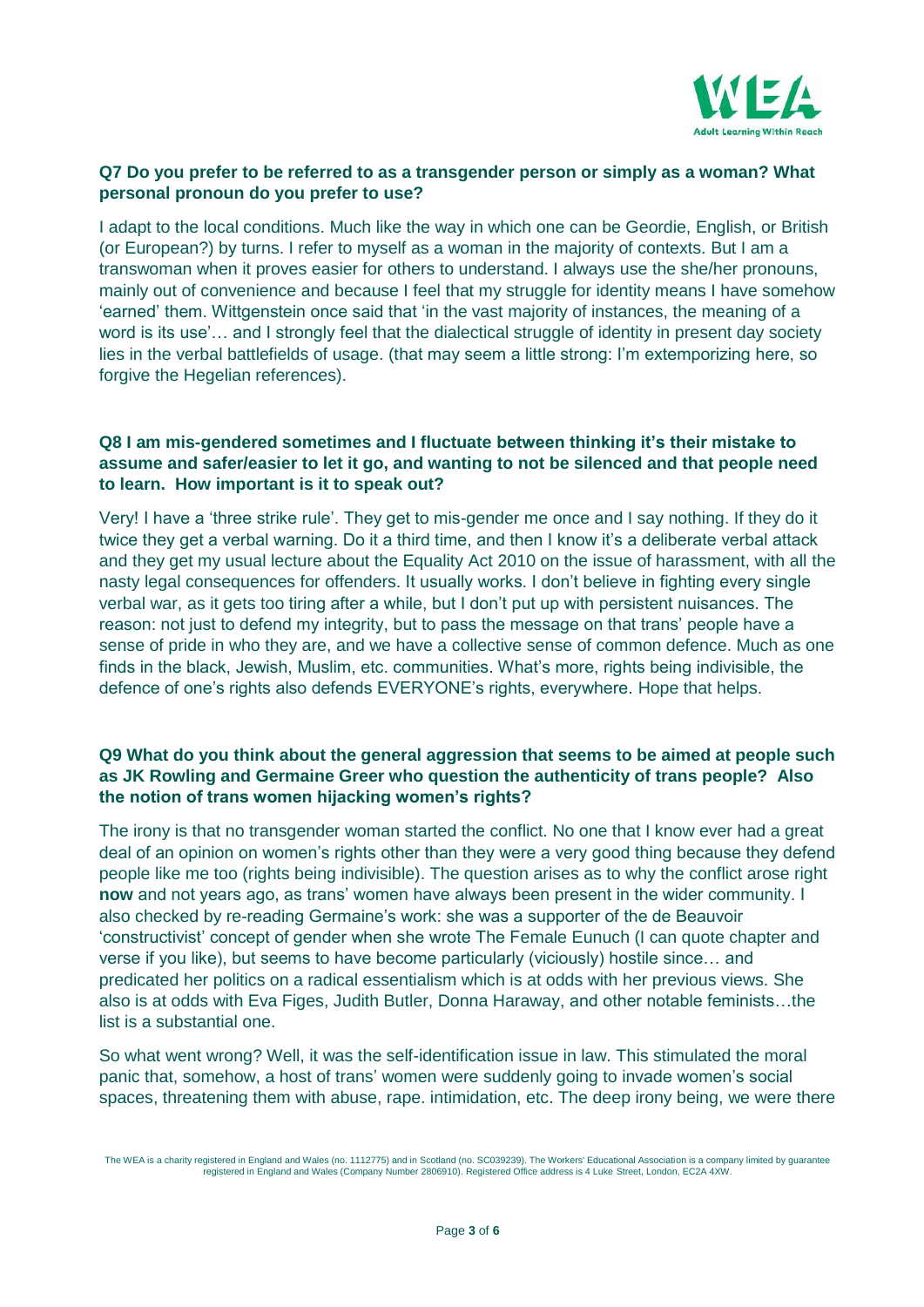

already and quite peaceably getting on with our lives. There is no substantive evidence to show otherwise.

As to Joanne Rowling, I feel a very deep sense of betrayal: that an author who, at heart, seemed to profoundly address 'difference' in her stories. She suddenly seems to have renounced that interpretation. So who is Harry Potter? Just another kid with teenage hang-ups? Or the young man at odds with himself, that seemed to important to me and many a young person seeking to find a place for themselves in society?

(I rest my case… for the moment)

## **Q10 Do you think it is actually too easy for young people to transition now?**

It's never easy. Every person who transitions will lose something: friends, relatives, perhaps a job…and hence it's important to flag this up when the issue comes to the fore. If there was a Red Pill that enabled transgender folk to never have been born with the issues that face them, then the vast majority would take it. That is, I think, very sad. It indicates how fearful recognising the challenges of transition really is. That's why I think in depth counseling support is so important as an individual 'comes out'.

On a more practical note, the administrative business of changing gender identity (at least in British society) has always been relatively straight forward. I changed my name, passport, bank accounts, driving licence, etc. all without any difficulty. What I couldn't change was the gender marker on my birth certificate, and the bureaucracy means I have to go through a very convoluted process (a bit like submitting an NVQ portfolio) to get government sanction to do so? Silly? Yes…it's an unnecessary and needless hurdle, considering that there are no restrictions elsewhere.

## **Q11 Do you know what proportion of male to female transgender people are sexually attracted to women and don't consider themselves to be lesbian?**

I wish I could quote a figure, but I don't have one. What's more, I don't think anyone has ever done the research? An opening for you there?

The issue, I think, is a semantic one due to the conflicting overlaps between meanings as people transition. I have always said that 'the language betrays us'.

## **Q12 What kind of discrimination do you now get, overt or hidden?**

A constant underlying feeling of being tacitly excluded because of convenience is the main one. Because of my identity, my openness about it, and my history, I feel that people sometimes find it so stressful that they'd rather not have to have me around. So I get put to one side as a 'problem'. I also have issues with mis-gendering from bureaucracy, which is resistant to change. For example, I've had a two year conflict with a famous bank because of a constant mis-

The WEA is a charity registered in England and Wales (no. 1112775) and in Scotland (no. SC039239). The Workers' Educational Association is a company limited by guarantee registered in England and Wales (Company Number 2806910). Registered Office address is 4 Luke Street, London, EC2A 4XW.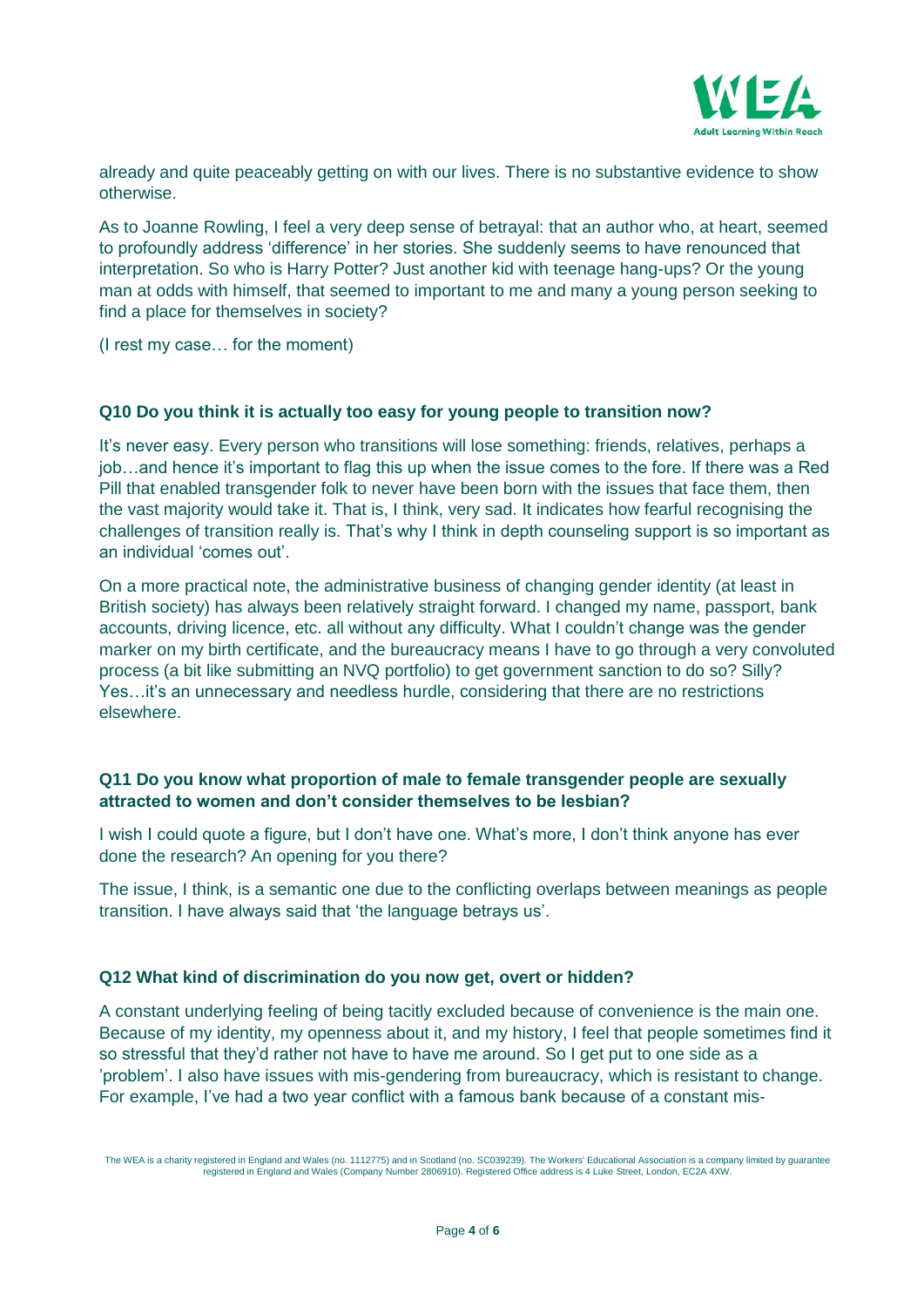

gendering from one of their employees, which is currently before the ombudsman. Now and again, I also have issues with occasional service industries who seem to find me 'amusing'.

For the most part though, things are pretty much OK. I'm either missing some of the signs or blissfully ignorant.

## **Q13 What do you think of the claims by transgender 'men' who wish to transfer to female prisons?**

Do you mean female-to-male trans' people? If so, I think it's an issue that needs to be judged on a case by case basis. I've worked peripherally with offenders in the past (both via Barnardo's and in my role as a teaching practice observer) and I know that in a very large number of cases, the problems of prison life are exacerbated by serious mental health and literacy issues. This means that where and how a person joins the prison population is not just a matter of their expressed gender, but also their behavioural risk factors and needs.

If you mean the idea that 'essentially' transgender women are 'men', but just either in disguise or fooling themselves, then I challenge you to justify that essentialist position. The question dissolves if you can't.

## **Q14 In your experience, have women who have transitioned to men had very similar feelings about alienation, joining in 'girlie' things to suppress wishing they were boys? Given the different ways men and women are still often regarded in society, I wonder if there might be differences?**

There are. This is a qualitative issue as well as a quantitative one. I;ve had many friends whose birth gender was female (one of the most famous is Prof Stephen Whittle, who is an amazing guy!), and I recognise that the potential for integration into gendered society is a little easier because of the revolutionary impact that hormone treatment has on the female body. This is not the case with estrogen on the male biology, sadly. Therefore the psychological reconstruction of identity is more complex for trans women, with bodily dysphoria being more difficult to ameliorate.

Nevertheless, trans' men relate similar stories to mine. Lack of expressive contexts to 'know' who they are; bodily issues that are initially translated into lesbian identity; an evolving realisation of their difference as they grow older…and a final struggle for fulfillment. It's an oft told tale, and though I don't know for sure 'how it feels', I do have a strong empathy with it.

There are also the conflicted issues of seeming to 'join the patriarachy', with all that means to past identity. And the business of hypermasculinity as a reaction to past suppression. Both are unique to the female-to-male transition.

The WEA is a charity registered in England and Wales (no. 1112775) and in Scotland (no. SC039239). The Workers' Educational Association is a company limited by guarantee registered in England and Wales (Company Number 2806910). Registered Office address is 4 Luke Street, London, EC2A 4XW.